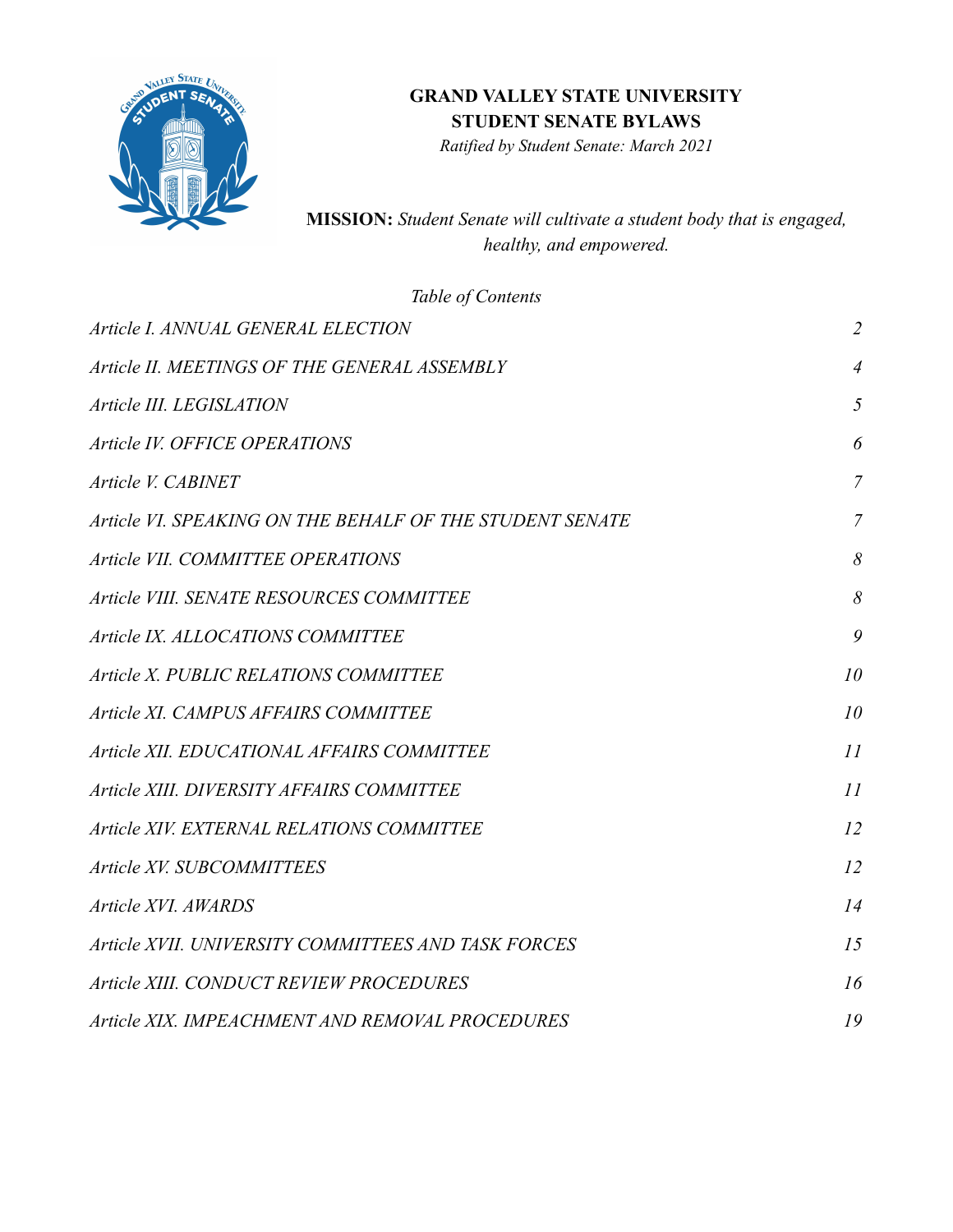*Ratified by Student Senate: April 2020*

#### **Article I. ANNUAL GENERAL ELECTION**

- *Section I.01 The annual elections process will be held in conjunction with the spring registration and scheduling dates.*
- *Section I.02 Students interested in running for a Student Senate position must circulate a petition and collect signatures from no less than one hundred (100) members of the enrolled student body at Grand Valley State University. Students petitioning for election must also petition for two (2) faculty signatures from currently employed faculty. The elections petition shall be voted on by the General Assembly no later than the fifth meeting of the winter term.*
- *Section I.03 Students must be enrolled for the following fall semester to be eligible to run for Student Senate in the annual elections. Students must meet GPA requirements, complete an election packet by the established deadline, and submit a photo and statement for publication.*
- *Section I.04 Those students elected to Student Senate by way of write-in votes must have no less than one hundred (100) votes from the enrolled student body at Grand Valley State University.*
- *Section I.05 A recall election of the Student Senate may be held if two-thirds (2/3) of the total number of students who voted in the preceding Student Senate Election request by petition to the Dean of Students Office that a recall election take place.*

*Section I.06 Elections Commission*

- a. A designee to be determined by the Cabinet will be the Chair for the Elections Commission. Both the Chair and the Elections Commission will consist of Senators not seeking re-election.
- b. The Chair will coordinate the daily operations of the Elections Commission.
- c. The Elections Commission shall have final authority on all matters pertaining to the election process that are not clearly identified in the Constitution, Bylaws, or Policies and Procedures of the Student Senate; including if unforeseen circumstances make the outlined General Election timeline and procedures not feasible.

*Section I.07 Election Meetings for Cabinet Positions*

- a. The President and the Executive Vice President will chair the first portion of the Cabinet Election Meetings. Once they have completed relevant business items, the President will declare the Chair for the Elections Commission and a designee as the Chair and Parliamentarian of the meeting, respectively.
- b. Elections for Cabinet positions will occur not more than two (2) weeks after the Annual

Bylaws – Page 2 of 21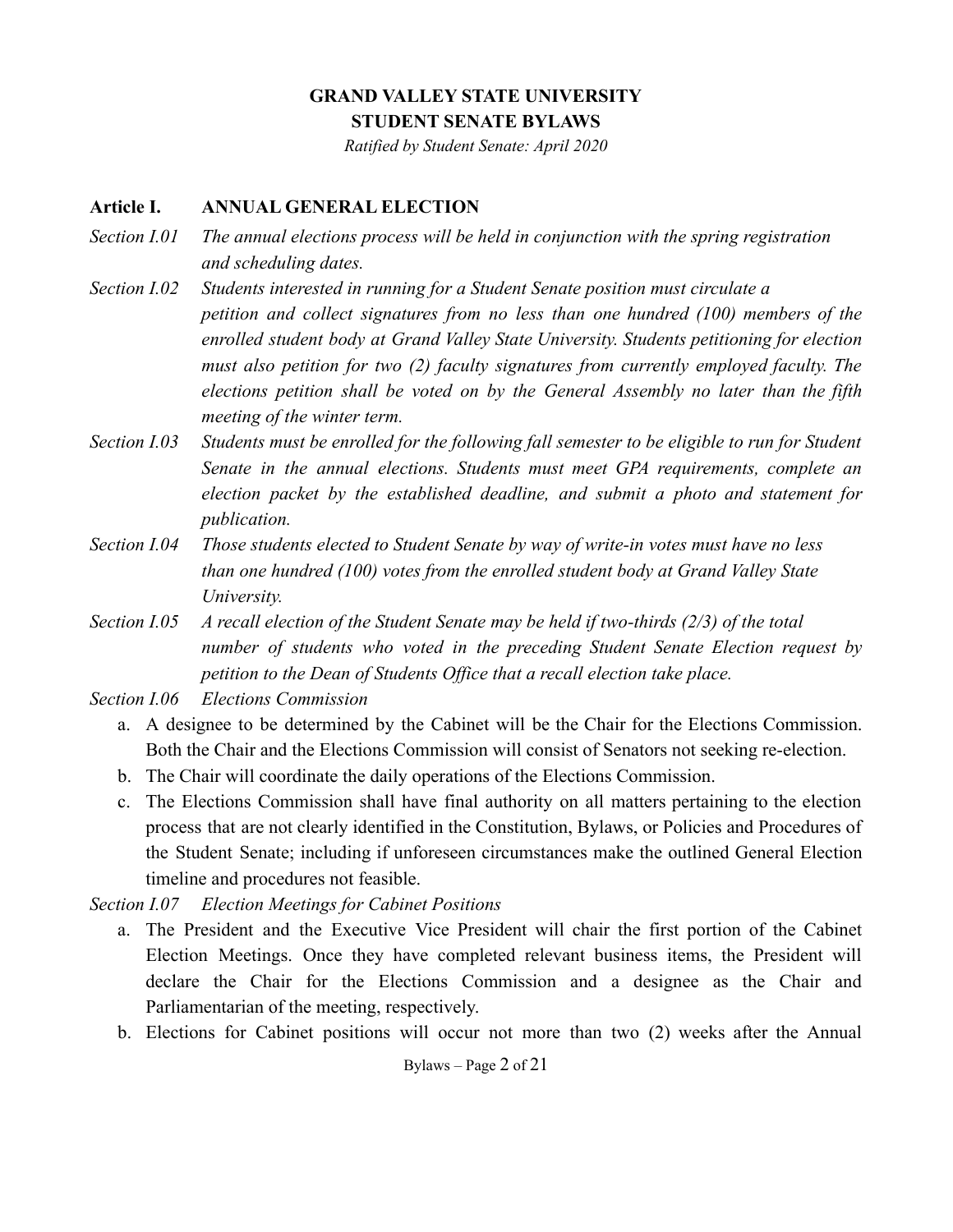*Ratified by Student Senate: April 2020*

General Election.

- c. The Chair for the Cabinet Election Meetings shall ask for nominations for each position of the Cabinet. These nominations must be seconded, and shall be recorded and posted in the minutes. Using the following order, the Chair will proceed with the election process at the next meeting of the Senate-elect.
	- i. ORDER OF ELECTIONS:
		- 1. President
		- 2. Executive Vice President
		- 3. Vice President for Senate Resources
		- 4. Vice President for Allocations
		- 5. Vice President for Public Relations
		- 6. Vice President for Campus Affairs
		- 7. Vice President for Educational Affairs
		- 8. Vice President for Diversity Affairs
		- 9. Vice President for External Relations
- d. Each Cabinet election shall be conducted in the following order:
	- i. Five (5) Minutes for Candidate Statements
		- 1. The Chair shall allow statements from each candidate not to exceed five (5) minutes each. Candidates shall give statements in order of their nomination.
	- ii. Fifteen (15) Minutes for Questions
		- 1. The Chair for the elections meeting shall then provide an opportunity for Senators-elect to ask each candidate up to five (5) questions. The time allotted for questions shall not exceed fifteen (15) minutes and individual answers should not exceed two (2) minutes. Time may be extended for asking additional questions through a formal motion, limited to two (2) times.
	- iii. Ten (10) Minutes for Open Discussion
		- 1. The Senators-elect will then be allotted an additional ten (10) minutes for open discussion regarding the candidates. At this time the candidates will be prohibited from commenting. At the conclusion of each discussion, a primary election shall be held to narrow the number of candidates to two (2) finalists, (if more than two (2) candidates are running). Immediately following the primary elections, a final election between the candidates will take place, unless during the primary election, a candidate receives a simple majority  $(50\% + 1)$  vote.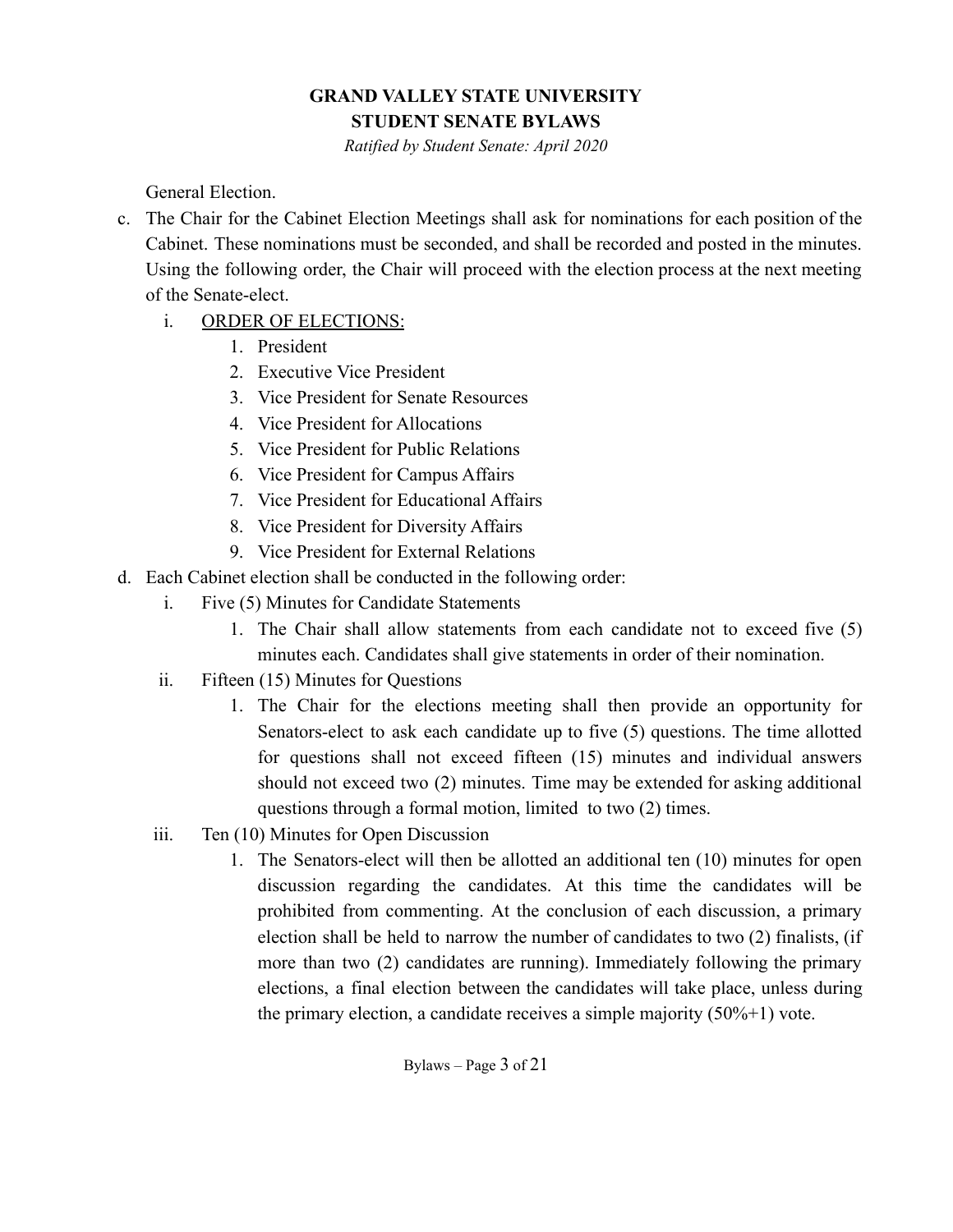*Ratified by Student Senate: April 2020*

- e. Secret ballots shall be cast for each Cabinet election. The Chair and Parliamentarian of the elections meeting shall count each ballot in the presence of the staff advisor. A simple majority  $(50\% + 1)$  shall constitute victory in all elections.
- f. In the case that more than two (2) Senator-elects are running for a Cabinet position and a simple majority  $(50\% + 1)$  is not met, the nominee with the lowest number of votes will be removed from the running, and a subsequent round of voting will occur. This process will occur up to three (3) times if a simple majority is not met.
	- i. In the event that an election vote between two (2) people does not come to a consensus (after three (3) votes) to satisfy fifty-percent plus one  $(50\% + 1)$  of the General Assembly, nominations will be reopened and voted on during the next meeting.
- g. When the results of each election are known, they shall be announced immediately to the Senate-elect by the Chair of the Cabinet Election Meetings.

*Section I.08 Swearing In*

a. By the end of the first General Assembly meeting of the new academic year, all Senators shall be sworn in by the Student Senate President or the University President with the official oath. The affirmation is as follows:

"I do hereby affirm that I will support and defend the Constitution of the Student Senate and the students and their diverse, ever changing needs; that I take this obligation freely, without any mental reservation or purpose of evasion, and I will well and faithfully discharge the duties of the office of [office] for Grand Valley State University".

- a. After the results of all Cabinet elections are announced, the outgoing Student Senate President or the newly elected Student Senate President, if the outgoing President is not available, will swear all newly elected Cabinet members into office using the aforementioned oath.
- b. The oath shall be taken by each Senator-elect unless excused by the staff advisor for personal or religious reasons.

### <span id="page-3-0"></span>**Article II. MEETINGS OF THE GENERAL ASSEMBLY**

### *Section II.01 Public Comment*

- a. All General Assembly meetings must contain a period for public comment wherein anyone may address the Student Senate for a period of up to three (3) minutes per individual. This time may be extended by the Chair if time allows.
- b. The Chair is obliged to maintain order and may do the following to this end:
	- i. Prohibit public comments which are frivolous or harassing.

### Bylaws – Page 4 of 21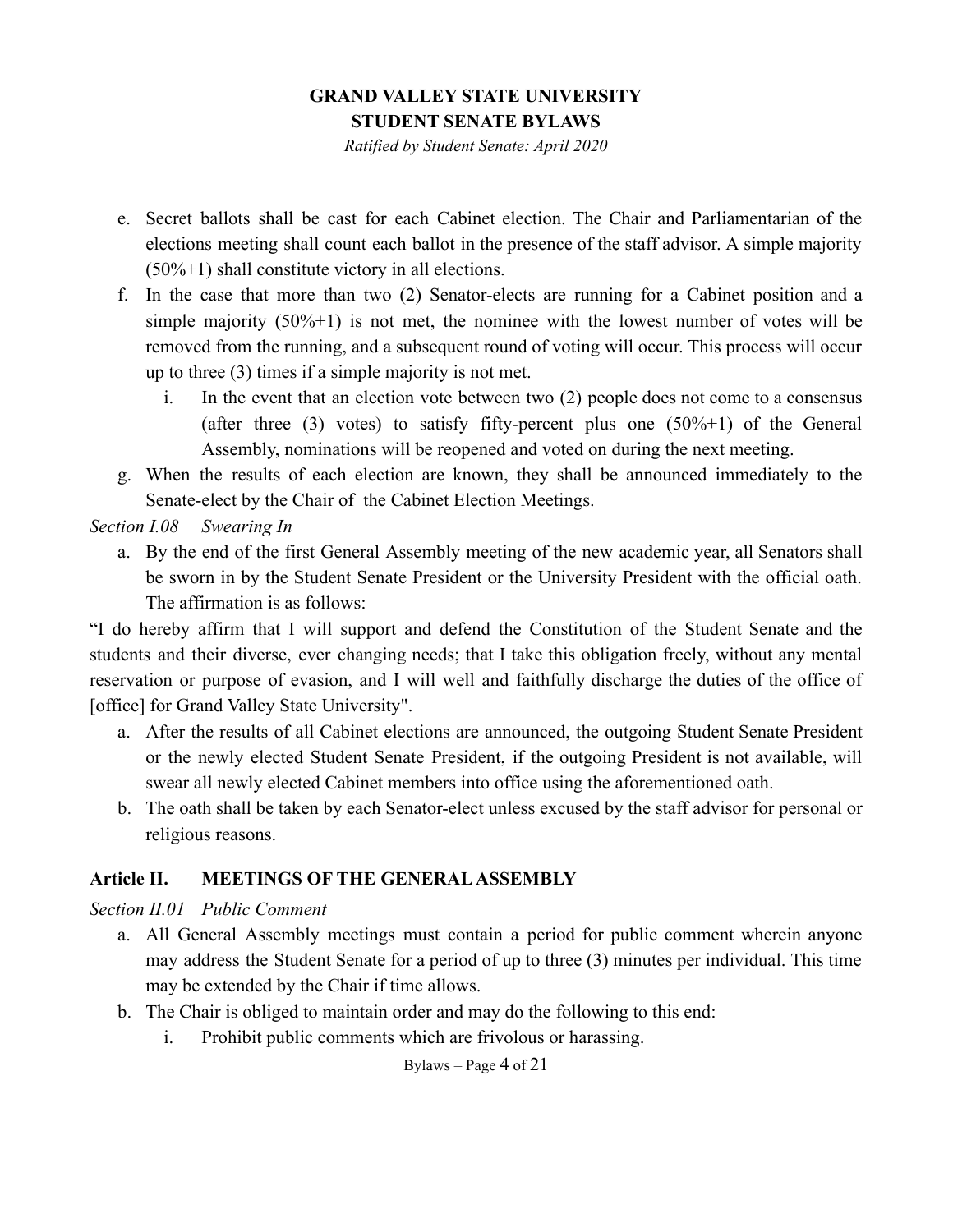*Ratified by Student Senate: April 2020*

- ii. Interrupt, warn, or terminate a participant's statement when the statement is too lengthy, personally directed, abusive, or obscene.
- iii. Request any individual leave the meeting when that person behaves in a manner that is disruptive of the orderly conduct of the meeting.
- iv. Call for a recess or an adjournment to another time when the lack of public decorum so interferes with the orderly conduct of the meeting as to warrant such action.
- c. All members of the public must be given the opportunity to address the Student Senate. If a large group is present, the Chair may suggest that the group identifies a spokesperson(s). However, each individual reserves the right to address the Student Senate if they so choose.

### <span id="page-4-0"></span>**Article III. LEGISLATION**

*Section III.01 Any member of the General Assembly may submit or sponsor legislation. Legislation may also be submitted on the behalf of a Standing Committee.*

#### *Section III.02 Resolutions*

- a. Resolutions convey the opinion of the student body via their elected representatives, the General Assembly of the Student Senate. Resolutions may reflect on university policies or actions, recent events, proposed changes in policy, or plans for the future.
	- i. Once passed by the General Assembly, resolutions will be forwarded to the appropriate party, such as:
		- 1. The Executive Committee of the Faculty Senate.
		- 2. Departments of the University.
		- 3. Senate Staff Advisor.
		- 4. Other appropriate entities.

### *Section III.03 Bills*

- a. Bills are written to address an identified campus issue and create a plan of action to address said issue. Bills may be used internally to establish a Student Senate program or event, or may be used externally to provide a solution for an identified issue.
	- i. Once passed by the General Assembly, bills will be forwarded to the appropriate parties, such as:
		- 1. The General Assembly, for bills pertaining to Student Senate's internal operations.
		- 2. The Executive Committee of the Faculty Senate, to be brought forth to the University Academic Senate.

Bylaws – Page 5 of 21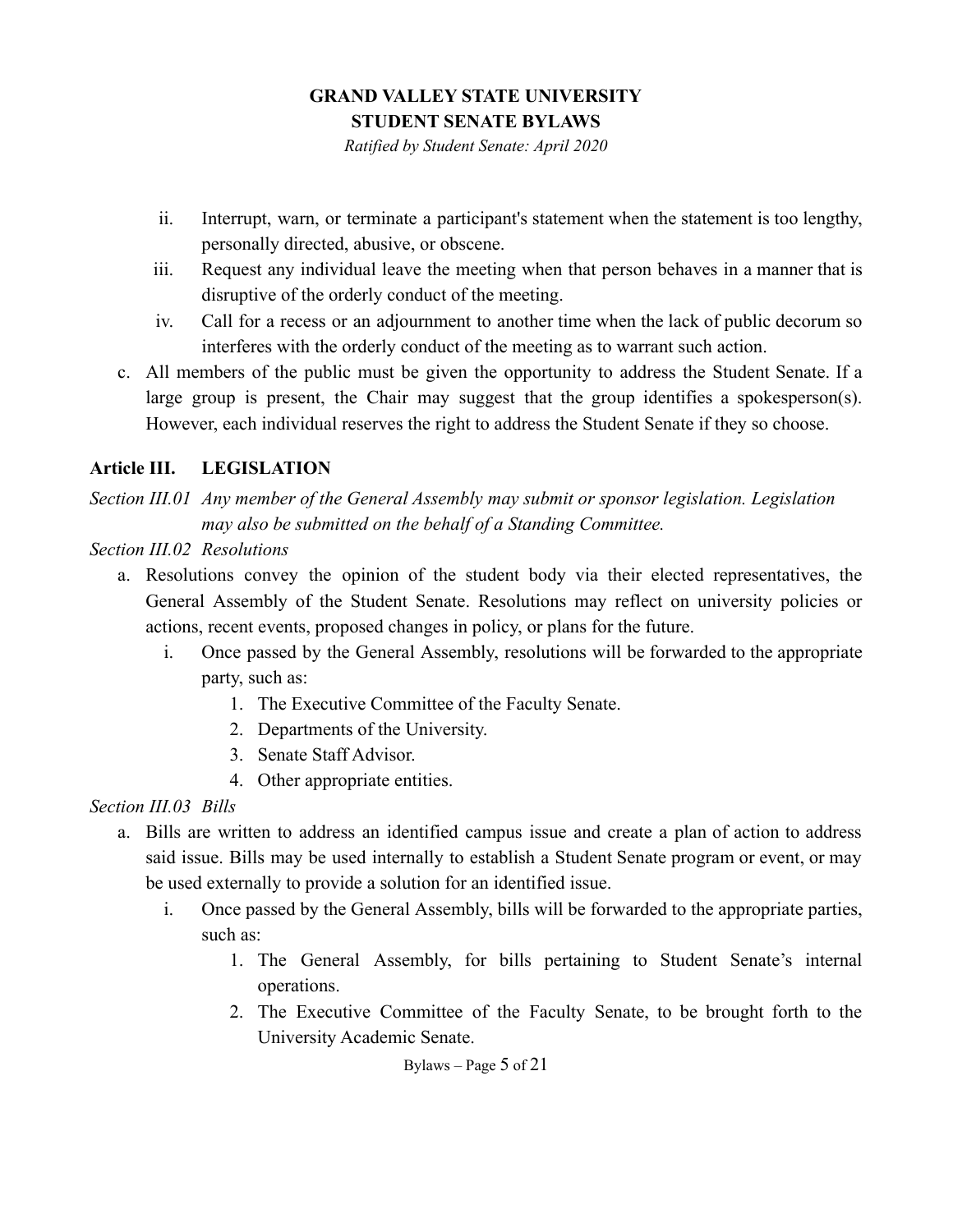*Ratified by Student Senate: April 2020*

- 3. Departments of the University.
- 4. Senate Staff Advisor
- 5. External entities, for bills pertaining to an external issue.
	- a. This will be done in communication and coordination under the direction of the Vice President for University Relations.

*Section III.04 Amendments to the Bylaws*

- a. Amendments to the Bylaws may correct, clarify, or improve the existing document. In rare cases, amendments to the Bylaws could impact the operations of the Student Senate as a whole.
	- i. To be passed by the General Assembly, amendments to the Bylaws require a two-thirds  $(2/3)$  vote.
	- ii. Unless stated otherwise, amendments to the Bylaws will not take effect until the next academic year.

*Section III.05 All legislation submitted to the General Assembly for approval shall include the names of the Senators sponsoring the legislation, and when different, the authors of said legislation.*

- a. All legislation must be submitted to the Cabinet prior to the General Assembly, no less than two (2) Cabinet meetings before any vote may take place.
	- i. All legislation must be submitted to the President or Executive Vice President before a documentation number will be assigned.
- b. All legislation must be written on the Student Senate legislation template program to ensure continuity and uniformity; legislation will only be accepted in this format.
- *Section III.06 No amendments can be applied to legislation on which the General Assembly has already voted in the same meeting.*
- *Section III.07 A permanent public record shall be kept of all legislation. The record shall include the date that the legislation was introduced, the date that it was voted on, and the final vote count.*
- *Section III.08 Secret Ballots may not be used for legislation, and are only to be used for the election of Cabinet positions, for impeachment hearings, and for awards.*

#### <span id="page-5-0"></span>**Article IV. OFFICE OPERATIONS**

- *Section IV.01 The Student Senate President and Executive Vice President may choose to hire a Student Senate Executive Assistant to record meeting minutes.*
- *Section IV.02 No paid Student Senate staff member may be a Senator at the time of employment.*
- *Section IV.03 In the event that no Executive Assistant is hired, the preceding responsibilities shall*

Bylaws – Page 6 of 21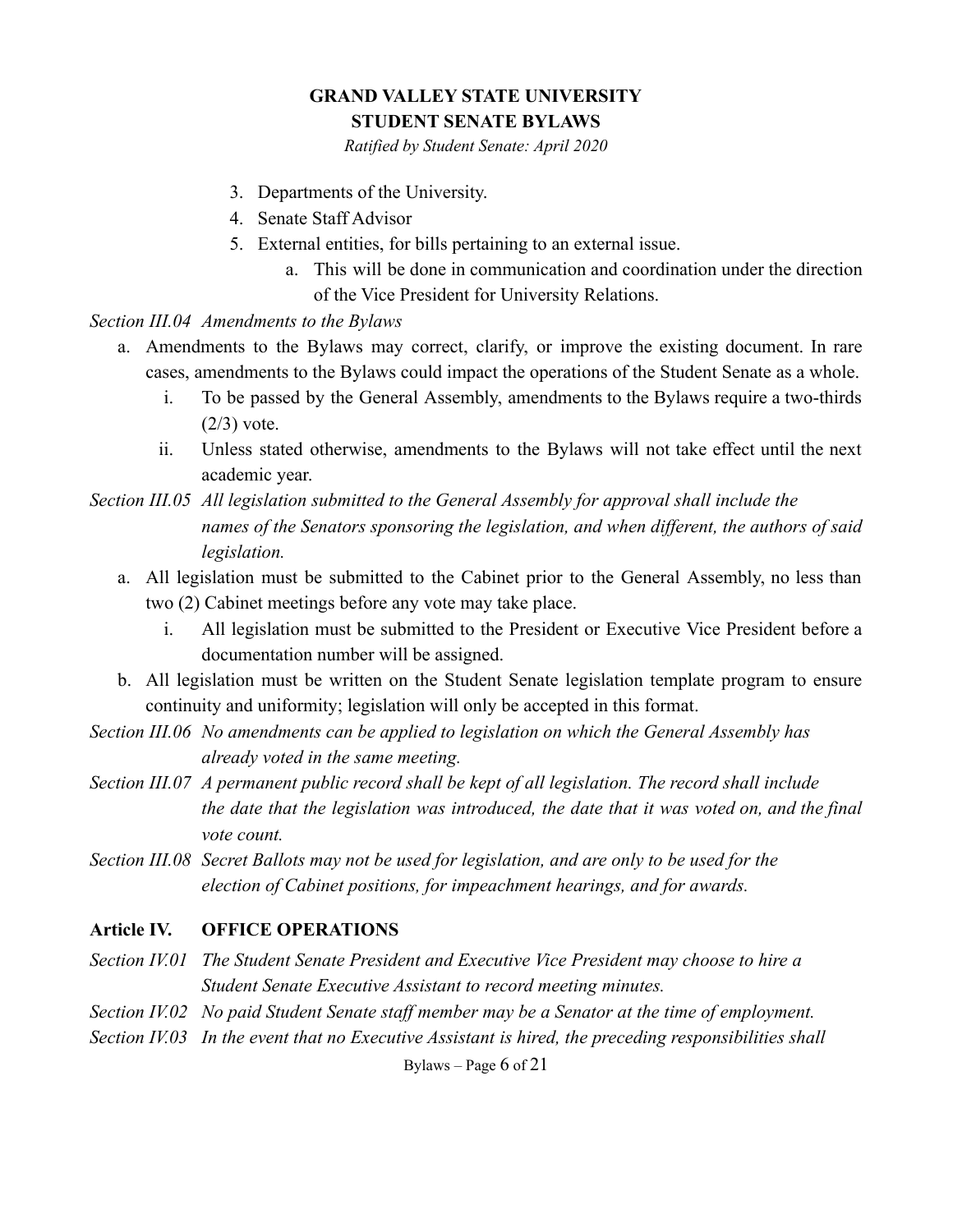*Ratified by Student Senate: April 2020*

*be delegated to a member of the Senate Resources Committee.*

#### <span id="page-6-0"></span>**Article V. CABINET**

- *Section V.01 If at any time the Cabinet feels that a committee is not fulfilling its responsibilities, the Cabinet may freeze the action of the committee by a two-thirds (2/3) vote. The matter must then be referred to the General Assembly for resolution, also by a two-thirds (2/3) vote at the next General Assembly meeting.*
- *Section V.02 Each member of the Cabinet shall announce to the General Assembly the meeting time(s) for their respective committee no later than the second meeting of the General Assembly each semester and again at any time throughout the semester that it changes.*
- *Section V.03 Each member of the Cabinet that chairs a meeting may only vote in that meeting in the case of a tie. For the Cabinet, this refers to the President, for the General Assembly, this again refers to the President, for each committee, their respective Vice President.*
- *Section V.04 The Cabinet may vote by a two-thirds (2/3) majority to suspend the Bylaws.*
- *Section V.05 Each member of the Cabinet may receive a stipend for fulfilling their positional duties and completion of a Transitions Report. Behaviors to affect the stipend will be discussed with the staff advisor.*
	- a. The specific stipend amount will be determined in conjunction with the staff advisor.
	- b. Once the stipend amounts for the academic year are known, they will be announced to the General Assembly.

#### <span id="page-6-1"></span>**Article VI. SPEAKING ON THE BEHALF OF THE STUDENT SENATE**

- a. The President and the Vice President for Public Relations shall be the only members of the Student Senate authorized to make an official statement regarding a stance on any Student Senate issue.
	- i. For official written statements with time-sensitive matters, the President shall preview the statement to the General Assembly, allowing for up to twenty-four (24) hours for comments and feedback before release.
		- 1. If the Cabinet, in coordination with the staff advisor, deems that a situation is urgent and must be addressed in less than 24-hours, the Cabinet may vote on a statement to be immediately released with a simple majority (50%+1).
	- ii. For official statements that are not time sensitive, the Cabinet should bring statements for review at the following General Assembly meeting.
- b. Other members of the Student Senate may make official comments to the media or public with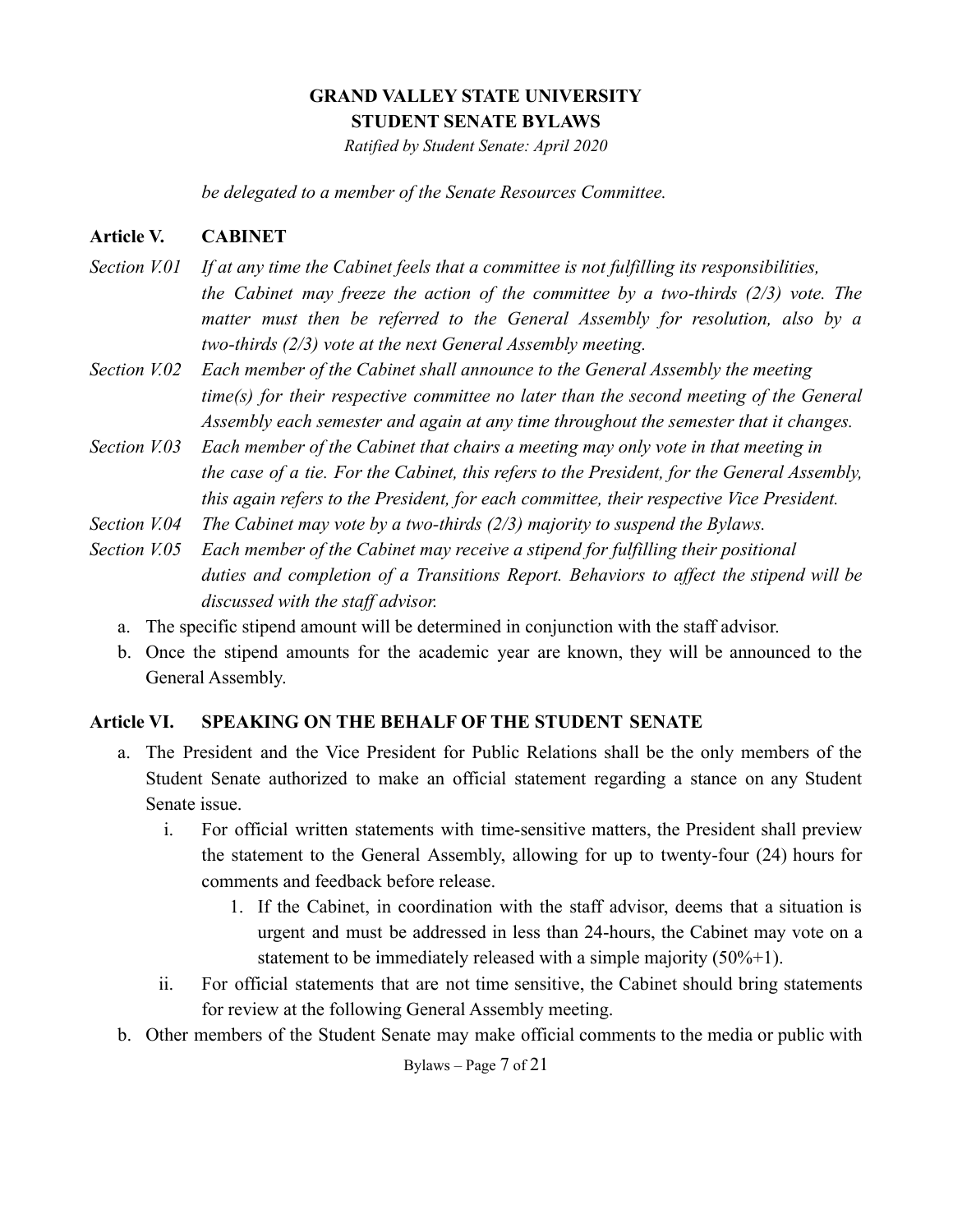*Ratified by Student Senate: April 2020*

the approval of the President or the Vice President for Public Relations.

- c. Other members of the Student Senate may make unofficial comments to the media or public; however, the Senator must clearly state that what they are stating is their personal opinion and does not reflect the views of the entire Student Senate.
- d. Approval of use of the Student Senate logo and letterhead shall also be restricted to the President, Executive Vice President, and the Vice President for Public Relations.

### <span id="page-7-0"></span>**Article VII. COMMITTEE OPERATIONS**

*Section VII.01 Each committee may create policies and procedures to facilitate the completion of the tasks set forth for them in the Constitution and these Bylaws.*

- *Section VII.02 Any changes to or creations of policies and procedures must be voted on by the General Assembly.*
- *Section VII.03 Committees may, through their Vice President, request funds from the internal operating budget, subject to approval by the Cabinet.*

# <span id="page-7-1"></span>**Article VIII. SENATE RESOURCES COMMITTEE**

*Section VIII.01 Statement of Purpose*

The Senate Resources Committee is dedicated to developing and maintaining an efficient and effective Student Senate. The Senate Resources Committee shall enforce its established Student Senate rules and facilitate Senator development and maintain order amongst members of the General Assembly.

### *Section VIII.02 Policies and Procedures*

a. The rules of the Student Senate to be enforced by the Senate Resources Committee shall include those listed below as well as those established by the Senate Resources Committee and approved by the General Assembly.

*Section VIII.03 Student Senate In-Service*

- a. The Vice President for Senate Resources and their Committee shall organize and administer the annual Student Senate In-Service each fall semester. The purpose of the Student Senate In-Service shall be to acclimate new and returning Senators to their roles and to educate them on a variety of topics including, but not limited to, the use of Robert's Rules and Parliamentary Procedures.
- b. Attendance at this In-Service is mandatory for all Senators. Failure to complete the first available In-Service will result in make-up In-Service. Failure to attend make-up In-Service results in a 1:1 meeting with the Vice President for Senate Resources or an approved member of their committee.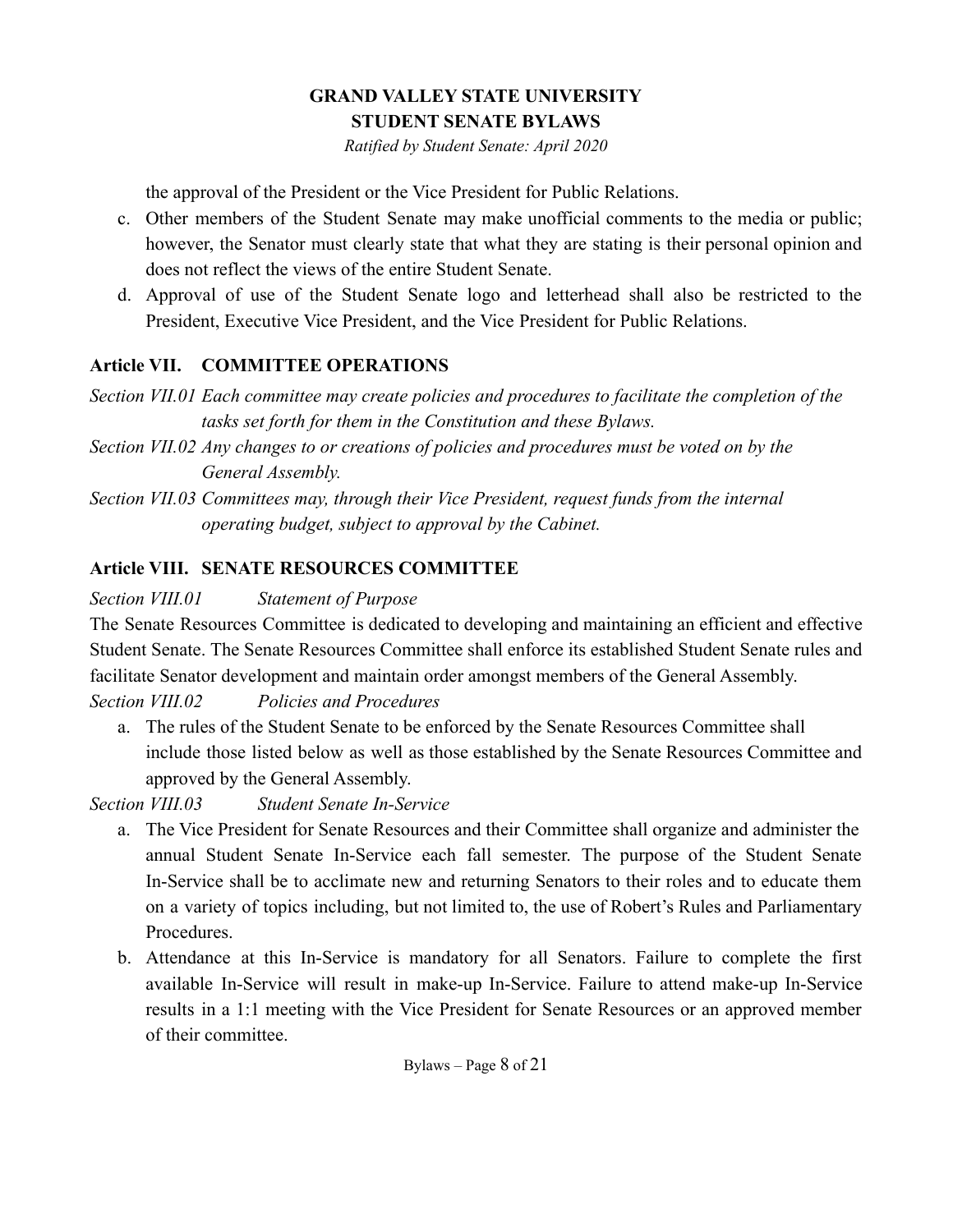*Ratified by Student Senate: April 2020*

c. An In-Service can be held in the winter semester. The decision of holding this In-Service is optional and at the discretion of the Cabinet. If held, attendance to this In-Service will be mandatory.

### *Section VIII.04 Appointment Policy*

- a. The Senate Resources Committee shall review all applications and interview any qualified candidates pursuant to the eligibility requirements set forth in the Constitution, in addition to candidates' attendance at one (1) General Assembly meeting. Following an interview, the Senate Resources Committee may recommend that the candidate be appointed to the General Assembly. This recommendation shall include the committee on which the candidate shall serve.
- b. The Senate Resources Committee shall have the first-year and transfer vacancies on the body appointed 3 weeks from the beginning of the fall semester. If this does not occur, the VP for Senate Resources must meet with the President and Executive Vice President to discuss the vacancy issues.
- c. All interviews shall be conducted in closed session, outside of the Student Senate office, as shall all votes in committee regarding a candidate's appointment to Student Senate.
- d. All Cabinet members and additional Senators shall be eligible to interview applicants per the discretion of the Vice President for Senate Resources. Cabinet members and other Senators have speaking rights but do not have voting rights in this process.
- e. Any Senator who has resigned or been removed from the Student Senate may not be appointed to the General Assembly during the same academic semester.
- f. All appointments must be approved by the General Assembly. New appointees have speaking rights after being confirmed and voting rights after taking the oath of office.

### <span id="page-8-0"></span>**Article IX. ALLOCATIONS COMMITTEE**

#### *Section IX.01 Statement of Purpose*

The Allocations Committee will effectively administer the Student Life Fund to student organizations for the enhancement of campus life and individual student development at Grand Valley State University; evaluate all monetary expenditures and events ensuring Student Life Funds are being used for the enhancement of campus life.

*Section IX.02 The Allocations Committee shall have the following responsibilities:*

- a. Administration of the Student Life Fund Allocation Process.
- b. Serve on the Student Life Fund Funding Boards.
- c. Administration of the Reserve Account.

Bylaws – Page 9 of 21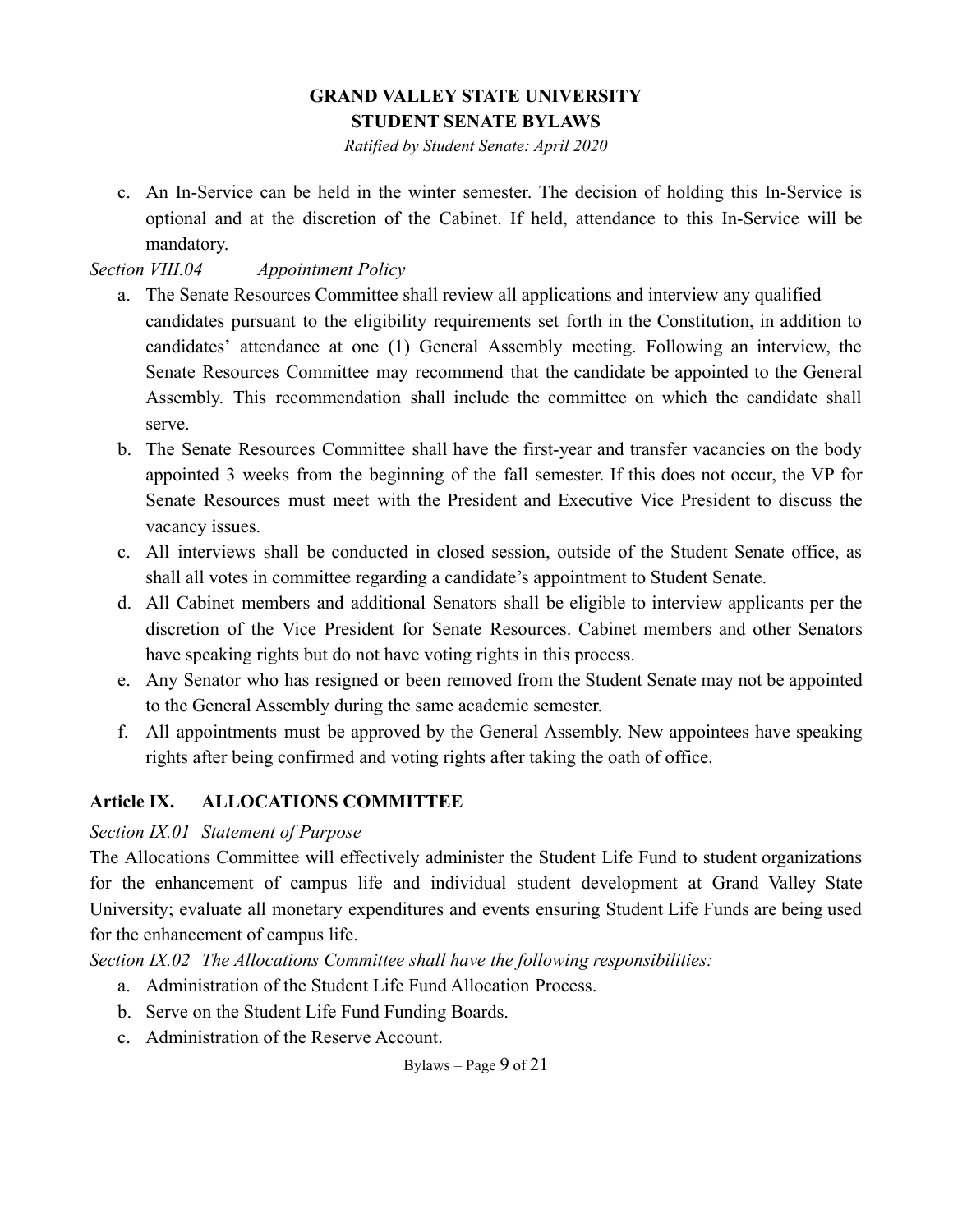*Ratified by Student Senate: April 2020*

- d. Prepare the annual base budget proposal.
- e. Prepare the Student Senate Internal Operating Budget in conjunction with the President for consideration by the General Assembly.
- f. Development of the policies and procedures governing the use of the Student Life Fund which will be reviewed and approved by the General Assembly.
- g. Notification to all registered organizations of the availability of funds and of procedures to be followed shall be presented each semester with updates when needed throughout the semester.
- h. Ensure that the Student Senate complies with all aspects of the Financial Policies and Procedures relating to both the Student Senate Internal Operating Budget and the Student Life Fund.

#### <span id="page-9-0"></span>**Article X. PUBLIC RELATIONS COMMITTEE**

#### *Section X.01 Statement of Purpose*

The Public Relations Committee shall be dedicated to informing the Student Senate of the public opinion and concerns of the student body, ensuring an accurate image of the Student Senate, and informing the student body of Student Senate activities and legislation. Furthermore, the Public Relations Committee shall foster student awareness of important campus issues.

*Section X.02 The Public Relations Committee shall have the following responsibilities:*

- a. Maintaining and updating the bulletin board outside the Student Senate office.
- b. Consistently updating the Student Senate website with relevant updates and information.
- c. Ensuring that the social media is managed effectively.
- d. Ensuring that fliers are created in a timely manner.
- e. Purchasing appropriate promotional items.
	- i. Taking inventory of these items a minimum of twice per semester.
- f. Work jointly with the Senate Resources Committee to solicit applications from the student body as positions become available.
- g. Consistently initiate efforts to engage fellow students through outreach.
- h. Engage with students who attend classes at all Grand Valley State University campuses.

### <span id="page-9-1"></span>**Article XI. CAMPUS AFFAIRS COMMITTEE**

#### *Section XI.01 Statement of Purpose*

The Campus Affairs Committee shall monitor all campus-oriented issues and work with the Student Senate and University Administration to address these issues to ensure that the best interests of the student body are fulfilled.

Bylaws – Page 10 of 21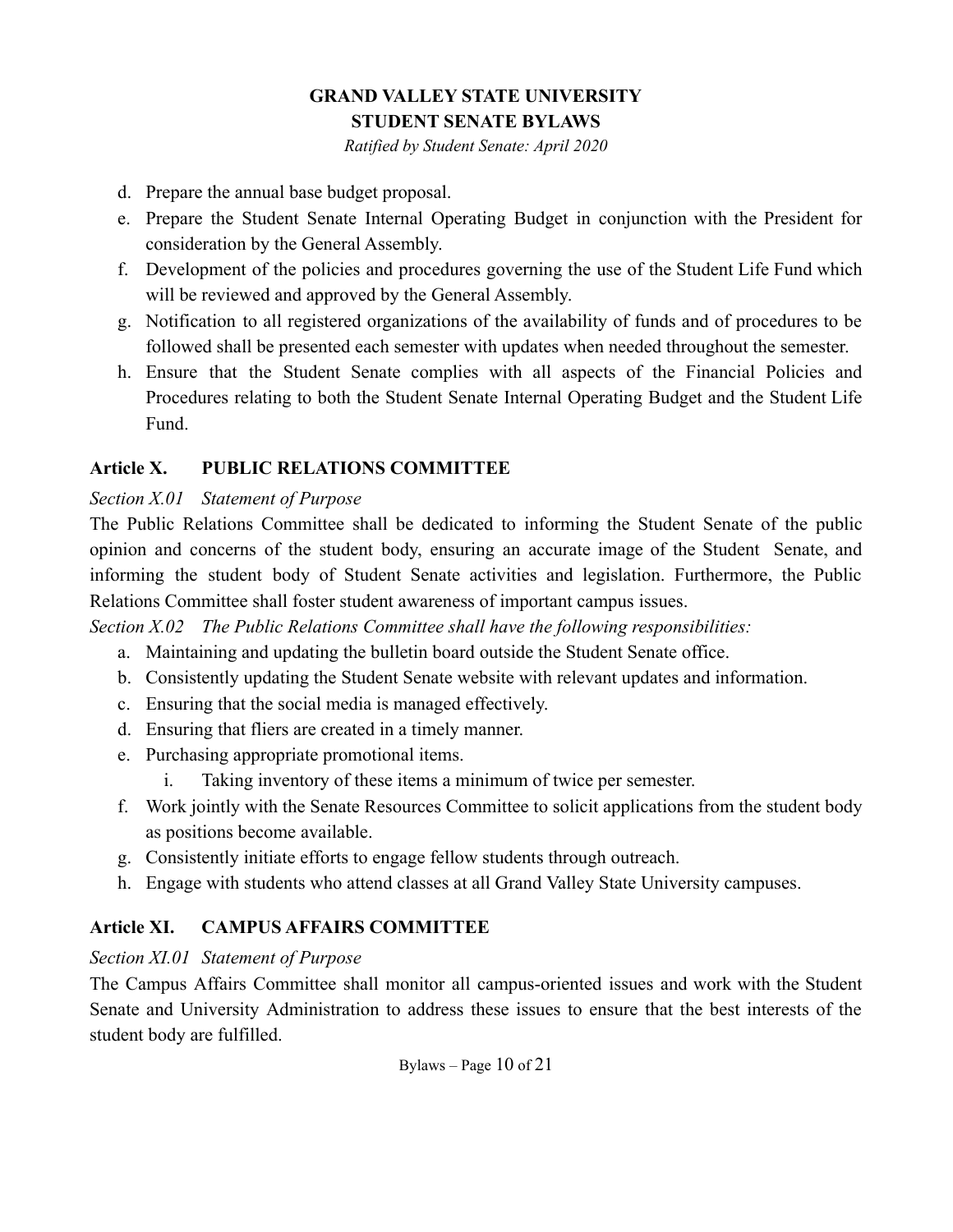*Ratified by Student Senate: April 2020*

*Section XI.02 The Campus Affairs Committee shall have the following responsibilities:*

- a. To follow all issues pertaining, but not limited to: housing, campus security, food service, facilities services, athletics, civic engagement, and admissions.
- b. To interact with respective campus officials to make sure that student goals are met.
- c. Work as a liaison with the Campus Dining Committee.
- d. Maintaining liaisons with student support services including, but not limited to, University Counseling Center, Housing, and Department of Public Safety.
- e. Address the concerns of students who attend classes at all Grand Valley State University campuses.
- f. Any other duties and responsibilities that pertain to the students and deal with campus-related issues.

# <span id="page-10-0"></span>**Article XII. EDUCATIONALAFFAIRS COMMITTEE**

#### *Section XII.01 Statement of Purpose*

The Educational Affairs Committee will remain informed on the changing system of education at Grand Valley State University, maintain close contacts with University academic committees, and ensure a strong student voice in the shaping of academic policies and resources.

*Section XII.02 The Educational Affairs Committee shall have the following responsibilities:*

- a. To interact with the various colleges of Grand Valley State University to address their student needs.
- b. To promote and improve upon the resources available to nontraditional students.
- c. Work with University Libraries to improve user experience and accessibility.
- d. Promote the use of Open Educational Resources across campus departments.
- e. Continue to explore the diversification of learning modalities.

### <span id="page-10-1"></span>**Article XIII. DIVERSITY AFFAIRS COMMITTEE**

#### *Section XIII.01 Statement of Purpose*

The Diversity Affairs Committee will consider and act upon policy, practices, and issues related to matters of race, ethnicity, religion, sex, sexual orientation, gender identity or expression, socioeconomic status, disability, origin, and other matters of diversity, equity, and inclusion. They will create an open dialogue between Student Senate and organizations that have a multicultural interest or focus; facilitate awareness and open communication; research and investigate various forms of discrimination against students;, and make recommendations to the Student Senate and University Administration on these matters.

Bylaws – Page 11 of 21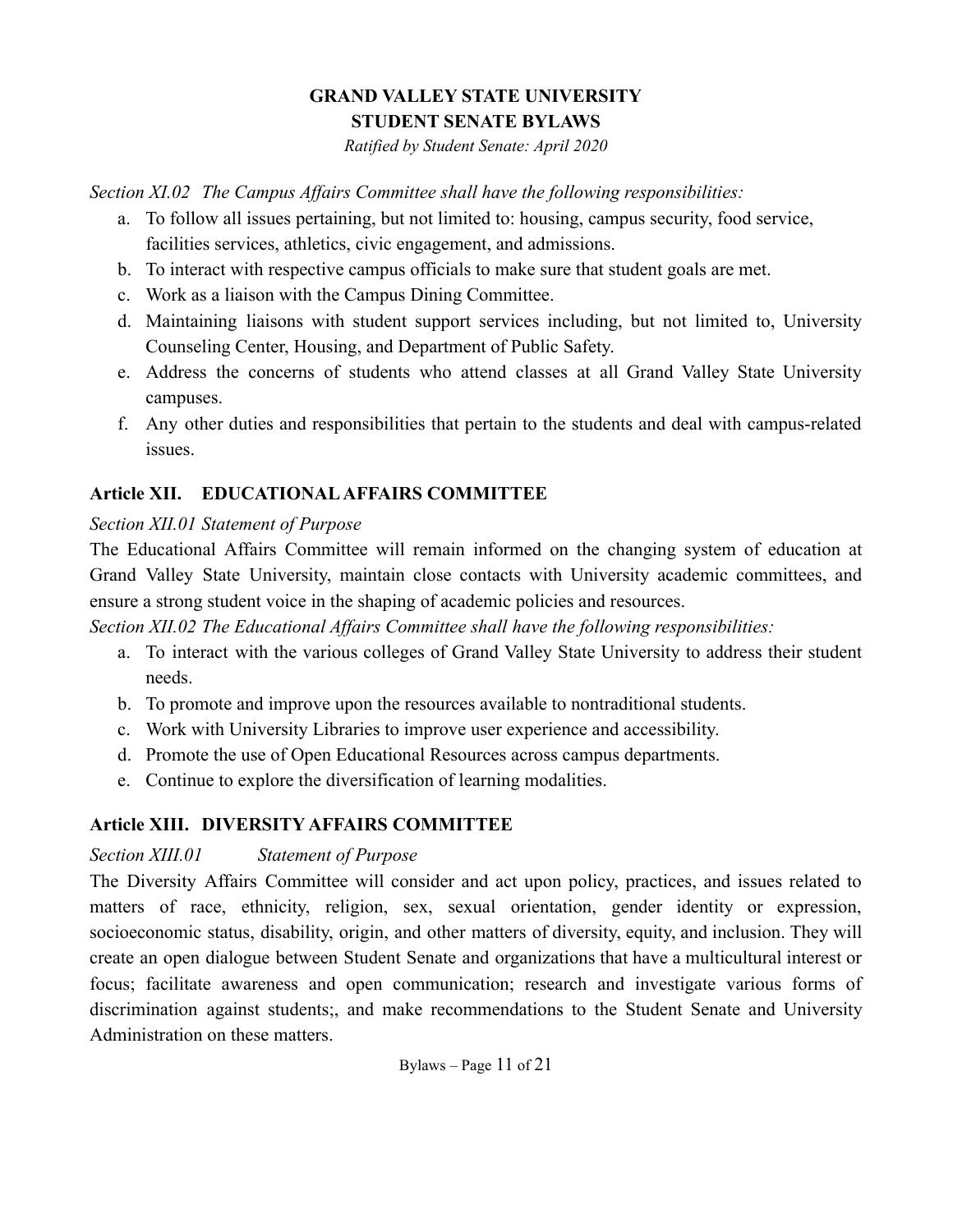*Ratified by Student Senate: April 2020*

*Section XIII.02 The Diversity Affairs Committee shall have the following responsibilities:*

- a. Establish and maintain liaisons with the Social Justice Centers and cultural organizations on campus.
- b. Establish and maintain communication with the Division of Inclusion  $\&$  Equity.
- c. Assist with the Cultural Funding Board.
- d. Inform both the Student Body and the Student Senate about relevant matters pertaining to diversity, equity, and inclusion.

#### <span id="page-11-0"></span>**Article XIV. EXTERNAL RELATIONS COMMITTEE**

#### *Section XIV.01 Statement of Purpose*

The External Relations Committee will be responsible for engaging people and groups beyond Grand Valley State University's campus, working with community leaders and representatives from other universities, and ensuring that Grand Valley State University is

well-connected and well-equipped to continue to serve both the student body and the community. *Section XIV.02The External Relations Committee shall have the following responsibilities:*

- a. Establish and maintain communication with the government and business community of Allendale and Grand Rapids.
- b. Establish and maintain communication with other Michigan universities.
- c. Facilitate community service and advocacy in partnership with local organizations, schools, and businesses.
- d. Ensure that Grand Valley State University students have positive experiences as they live, work, and enjoy the areas surrounding the university.
- e. Attend relevant municipal government meetings and community events in order to gain knowledge of current local issues concerning students when necessary.
- f. Maintain communication with University Relations.

### <span id="page-11-1"></span>**Article XV. SUBCOMMITTEES**

*Section XV.01 A Subcommittee is defined as a group of Senators working towards awareness, advocacy, and education regarding a common ongoing need for the Grand Valley State University community, while also working with the Social Justice Centers on campus and campus partners.*

*Section XV.02 A Subcommittee should be formed when the need for awareness, advocacy, and education is not assigned to a single Student Senate Standing Committee and/or when campus partners require student assistance on matters of student engagement,*

Bylaws – Page 12 of 21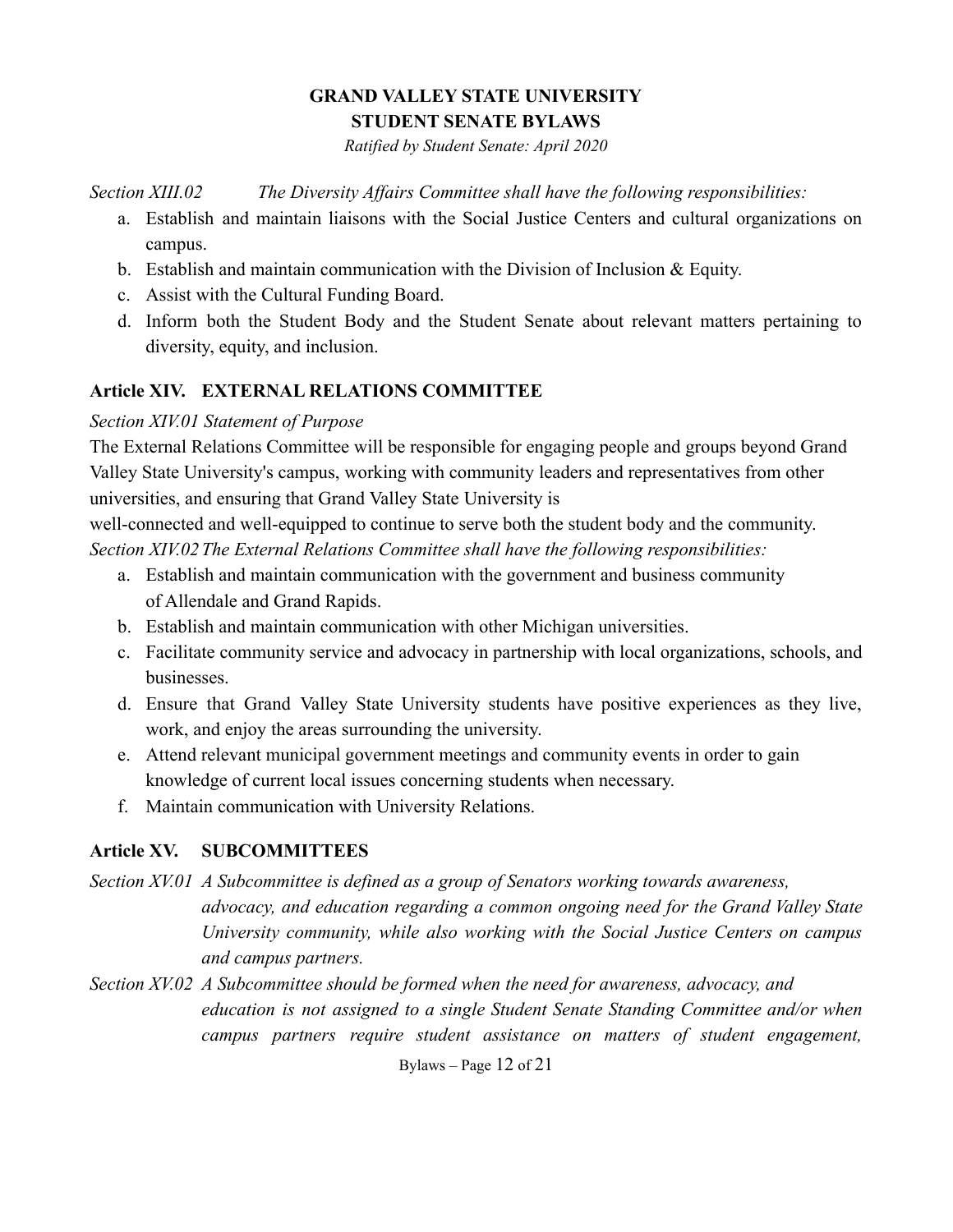*Ratified by Student Senate: April 2020*

*advertising, student voice, and advocacy.*

*Section XV.03 Founding a Subcommittee*

- a. In order to form a Subcommittee, a General Senator must collaborate with their Vice President and the Executive Vice President to craft a proposal that must be brought to the Cabinet. This proposal should include the following, in addition to any other relevant information:
	- i. Rationale for creation of the Subcommittee.
	- ii. Projects/goals to accomplish.
	- iii. How many other Senators have expressed interest.
	- iv. Relevant on-campus contacts.
	- v. Identify time period of operational existence
- b. The Senator who proposes the Subcommittee shall provide a recommendation for the appointment of the Chair.
- c. If approved by the Cabinet with a fifty-percent plus one  $(50\% + 1)$  vote, the proposal will be presented to the General Assembly.
- d. A two-thirds (2/3) vote by the General Assembly will authorize the creation of the Subcommittee.
- e. This process is only to be used for the creation of an inactive or nonexistent Subcommittee.

*Section XV.04 Reinstatement of a Subcommittee*

- a. At the first meeting of the General Assembly following the election of a new Cabinet, a proposal for reinstatement of a Subcommittee will be drafted by the previous Chair and shall be voted on by the General Assembly.
- b. Reinstatement requires a two-thirds (2/3) vote by the General Assembly.

*Section XV.05 Meeting Frequency*

- a. Subcommittees will meet once a month, at minimum, and at the discretion of the Chair.
- b. If less than ten percent (10%) of the General Assembly is present for three (3) meetings in a row, the Subcommittee will be brought to the Cabinet for reassessment.
- *Section XV.06 The Subcommittee Chair will be appointed by the President of the Student Senate with input from the previous Chair and the Cabinet.*
	- a. The Chairperson will be a General Senator.

*Section XV.07 Removal of a Subcommittee Chair*

a. The Cabinet may remove a Subcommittee Chair who shall continue to serve as a Senator by a vote of fifty-percent plus one  $(50\% + 1)$ .

*Section XV.08 Suspension of a Subcommittee*

Bylaws – Page 13 of 21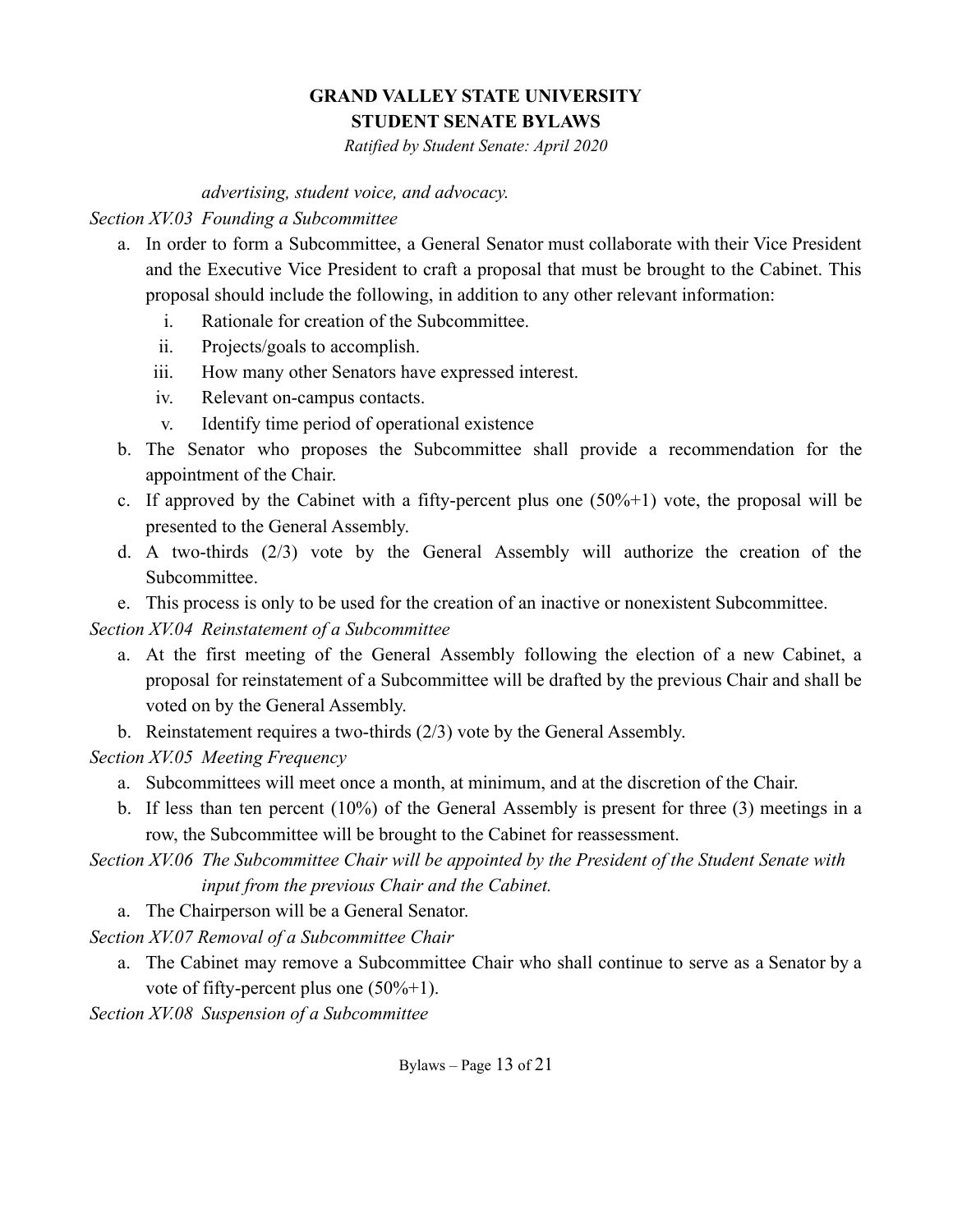*Ratified by Student Senate: April 2020*

a. Upon review of a Subcommittee's productivity in regards to fulfilling its purpose, the Cabinet may suspend the Subcommittee until further notice by a vote of fifty percent plus one  $(50\% + 1)$ .

# <span id="page-13-0"></span>**Article XVI. AWARDS**

*Section XVI.01 In the case that the Student Senate is voting on Internal or External Awards, the proceedings will be as follows:*

- a. Nomination Process
	- i. Nominations will be brought to the General Assembly by either the Cabinet, a Senator, or a Committee, based on the type of event.
- b. Selection of Recipient
	- i. Discussion will be allowed before the voting process.
	- ii. Voting will be conducted during a General Assembly meeting and must be conducted by secret ballot vote.
	- iii. A candidate will win the nomination with a simple majority  $(50\% + 1)$  vote. If there is not a simple majority, then it will be narrowed down to two (2) candidates, until a simple majority is achieved.
	- iv. The votes will be tallied by the President and Executive Vice President unless a conflict of interest is evident or one (1) is not present, then it will be delegated to the next in gavel order.
	- v. When the results are known, they shall be announced to the General Assembly by the President, or, in the absence of the President, following gavel order.
	- vi. If the recipient declines the award, the award will go to the runner-up.

*Section XVI.02 President Emeritus*

- a. The title of President Emeritus is to be bestowed upon a Student Senate President who has served three (3) academic years in Student Senate. This is an honorary title given to those who have specifically dedicated an entire college career towards the betterment of Students at Grand Valley State University through the Student Senate.
- b. President Emeritus Criteria
	- i. Served on Student Senate for three (3) consecutive academic years.
		- 1. This is defined as having been appointed or elected to the Student Senate during six (6) semesters, only counting fall and winter.
	- ii. Two (2) terms serving in a Cabinet position.
		- 1. One of these positions must be as Student Senate President.
	- iii. Maintain a cumulative GPA of 3.50 or higher.

Bylaws – Page 14 of 21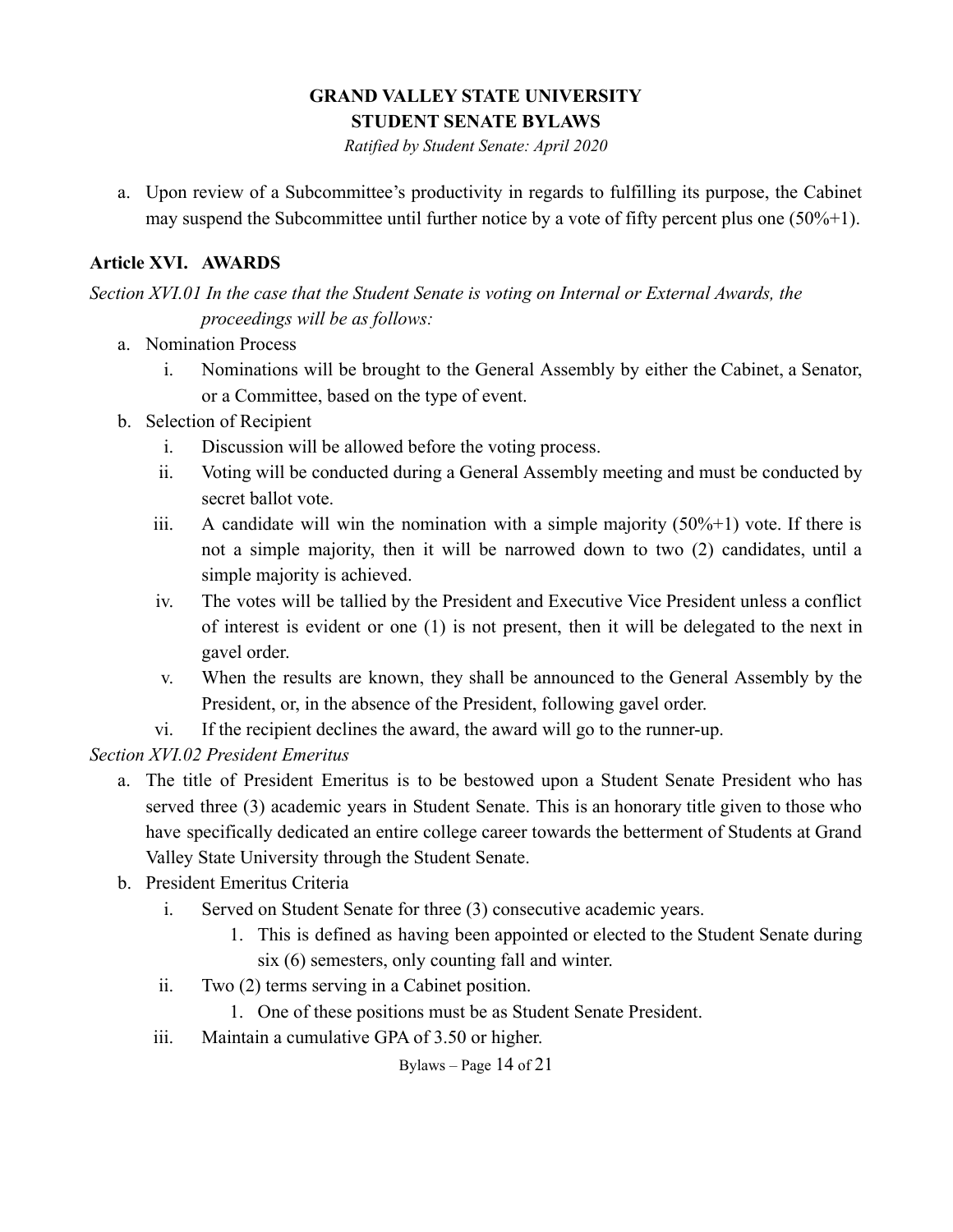*Ratified by Student Senate: April 2020*

- iv. Served on three (3) University Committees.
- v. Completed and introduced higher standards for the responsibilities of the position.
- vi. A nomination letter from a Cabinet Member that includes a substantive narrative addressing how the nominee qualifies for emeritus status.
	- 1. The nomination letter should refer to specific evidence of the nominee's qualifications. Although the application need not include the materials themselves, evidence such as resolutions, awards, and acknowledgements of outstanding service to the University should be cited in sufficient detail.
- vii. Approval of the University President.
- c. President Emeritus Approval Process
	- i. The Cabinet member who is nominating the President for the title of President Emeritus will present rationale at a meeting of the General Assembly.
		- 1. The nomination will sit with the General Assembly for two (2) weeks before a vote may take place.
		- 2. Discussion will only be had once the President has left the room.
		- 3. Once discussion and voting has concluded, the President may reenter the room. A two-thirds (2/3) vote will designate a President as President Emeritus.
			- a. Voting will take place with a secret ballot vote.

#### <span id="page-14-0"></span>**Article XVII. UNIVERSITY COMMITTEES AND TASK FORCES**

- a. In the event that a Committee or Task Force of the University requests student representation, the Student Senate President will be responsible for appointing a student representative to that role.
- b. The President is responsible for notifying the appropriate parties of all student representative appointments made to University Committees or Task Forces within twenty-four (24) hours of the appointment.
- c. Students appointed to a University Committee or Task Force are expected to attend, participate, and actively provide student perspective in conversation.
	- i. Student representatives are expected to report back to the General Assembly with relevant information and updates.

#### <span id="page-14-1"></span>**Article XIII. CONDUCT REVIEW PROCEDURES**

*Section XIII.01 All members of the General Assembly shall be eligible for referral to the Conduct Review Board. There will be an initiation of the Conduct Review process by a*

Bylaws – Page 15 of 21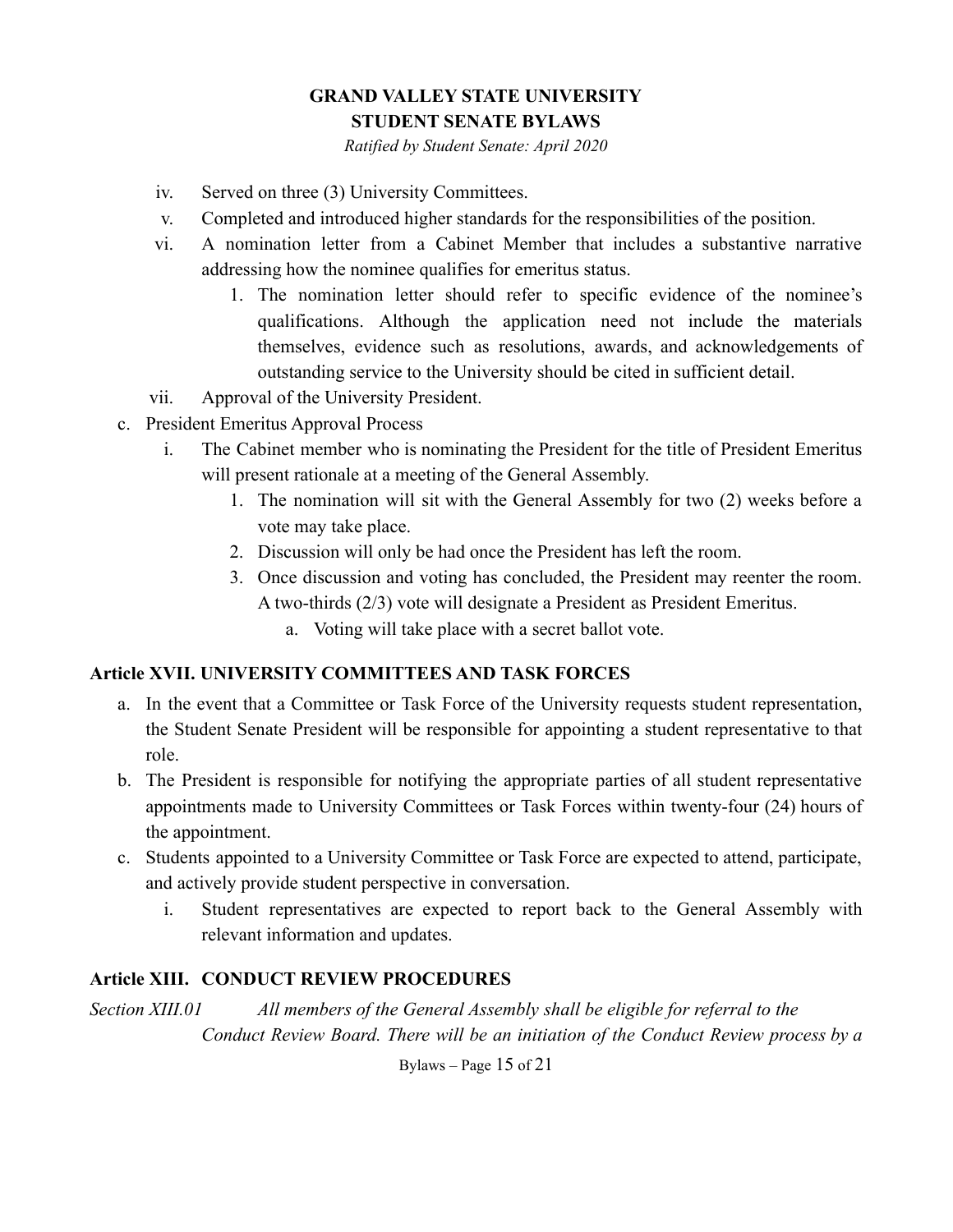*Ratified by Student Senate: April 2020*

*referral through the appropriate channels to the Vice President for Senate Resources.*

- a. Sufficient grounds to initiate Conduct Review proceedings are:
	- i. Breach of the Constitution or Bylaws.
	- ii. Violation of the Financial Policies and Procedures.
	- iii. Violation of the Senate Resources Policies and Procedures, or previous sanctions as set forth by the Conduct Review Board or the Senate Resources Committee.
	- iv. Misconduct, as explicitly defined by the group initiating the Conduct Review process.
- b. The following groups may initiate Conduct Review proceedings:
	- i. The Vice President for Senate Resources, upon receiving a Conduct Referral.
		- 1. If the Vice President for Senate Resources or any member of their committee is under review, the Executive Vice President will lead the proceedings and chair the Conduct Review Board.
	- ii. A simple majority vote by the Cabinet, as defined by fifty-percent plus one  $(50\% + 1)$ .
	- iii. Twenty percent (20%) of the General Assembly, upon submission of charges and their signatures to the appropriate party.
- c. In the case that a violation of the Student Code has occurred, the appropriate parties will be referred to the Dean of Students Office..
- d. If a member of the Senate Resources Committee is under review, excluding the Vice President, the Cabinet will serve as the Conduct Review Board.

*Section XIII.02 Notification, Selection, and Process of the Conduct Review Board and Hearing*

- a. The Vice President for Senate Resources will inform the member in question of the Conduct Review Hearing and provide them with the charges levied against them.
- b. The Vice President for Senate Resources shall schedule a review hearing after the first General Assembly meeting after the member in question is notified of the charges.
- c. Definition of the Conduct Review Board
	- i. The Conduct Review Board will comprise five (5) Senators, and will be chaired by the Executive Vice President.
	- ii. Selection of the Conduct Review Board
		- 1. The Vice President for Senate Resources, with the Senate Resources Committee, will appoint new Senators or reappoint Senators to the Review Board as needed.
			- a. This will be done without informing the Senate Resources Committee of the specific charges against the member under review.
		- 2. The Executive Vice President shall serve as ex-officio Chair.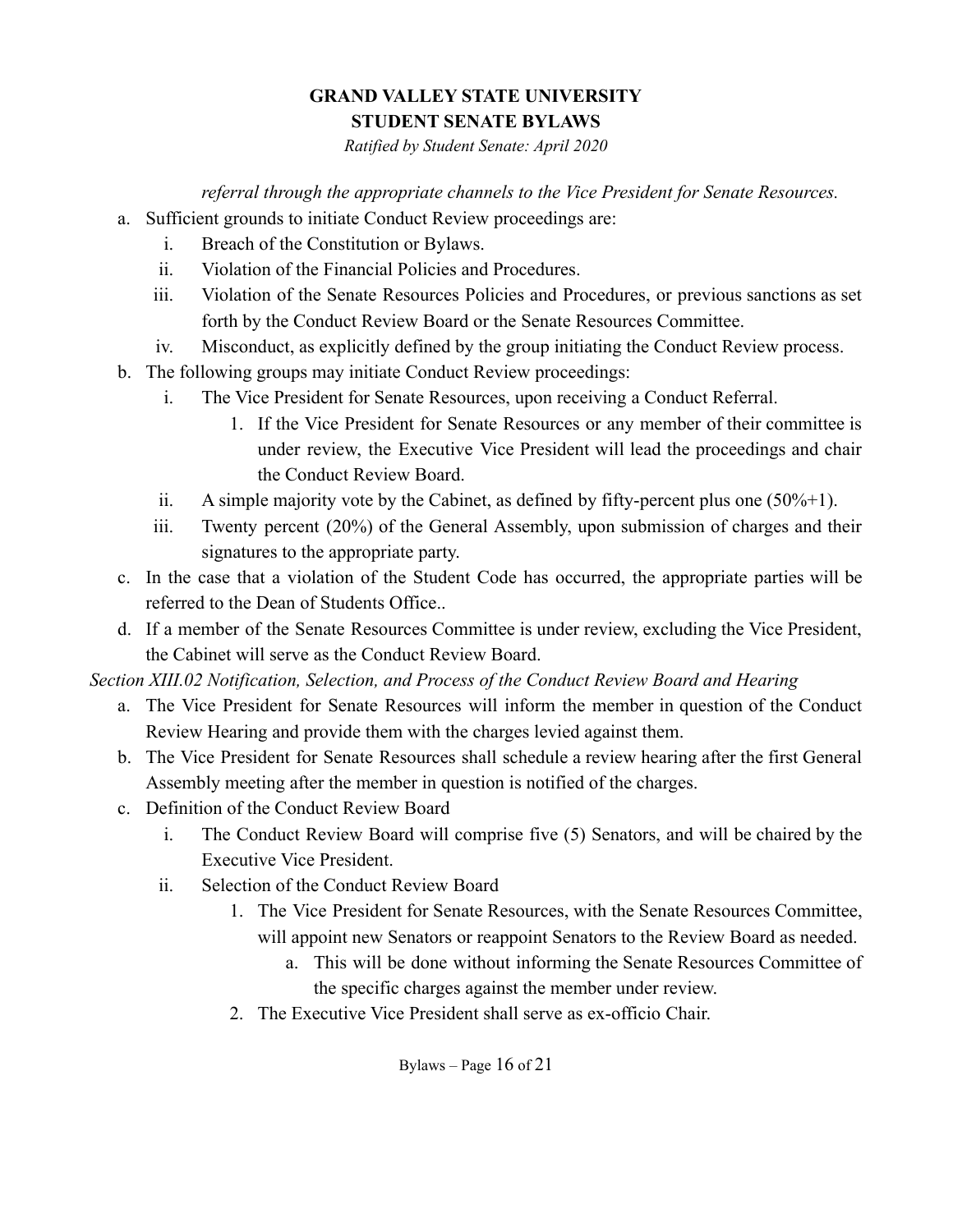*Ratified by Student Senate: April 2020*

- a. If the Executive Vice President is the Cabinet member facing charges, the Vice President for Senate Resources will lead the proceedings and chair the Conduct Review Board.
- 3. Cabinet members will not be eligible to sit on the Conduct Review Board, or any Senator of the same committee as the member under review, or any member of the Senate Resources Committee.
	- a. The fifth member of the Conduct Review Board will be randomly selected from the body as a whole and must not be a Cabinet member, meaning that one (1) Standing Committee will have two (2) members on the Conduct Review Board.
- 4. Each potential member of the review board shall be contacted by the Vice President for Senate Resources, and will have the opportunity at that time to refuse their participation. If they do, another member will be randomly selected.
- 5. If a member of the Senate Resources Committee is under review, the Cabinet will serve as the Conduct Review Board.
- d. The Review Hearing shall proceed as follows:
	- i. Roll call of the Conduct Review Board, and the member under review.
	- ii. The Executive Vice President will read the charges against the member under review.
	- iii. The Executive Vice President may present additional evidence supporting the charges against the member, on behalf of those who initiated the Conduct Review Hearing, at this time. At the conclusion of the questions, the witnesses will be dismissed from the room.
	- iv. The member under review may bring witnesses on their behalf. At the conclusion of their testimony and questioning the witnesses will be dismissed.
	- v. The member under review may dispute any and all charges brought against them.
	- vi. The Conduct Review Board may then further question the member under review.
	- vii. After offering a preliminary defense in the member's case and responding to the questions of the Conduct Review Board, the member may speak one (1) final time in their defense.
		- 1. At the conclusion of the Conduct Review Hearing, only the board members and the Executive Vice President shall remain in the room during deliberation to arrive at a recommendation from the following list:
			- a. Charges dropped, or acknowledged, with no penalty. No sanctions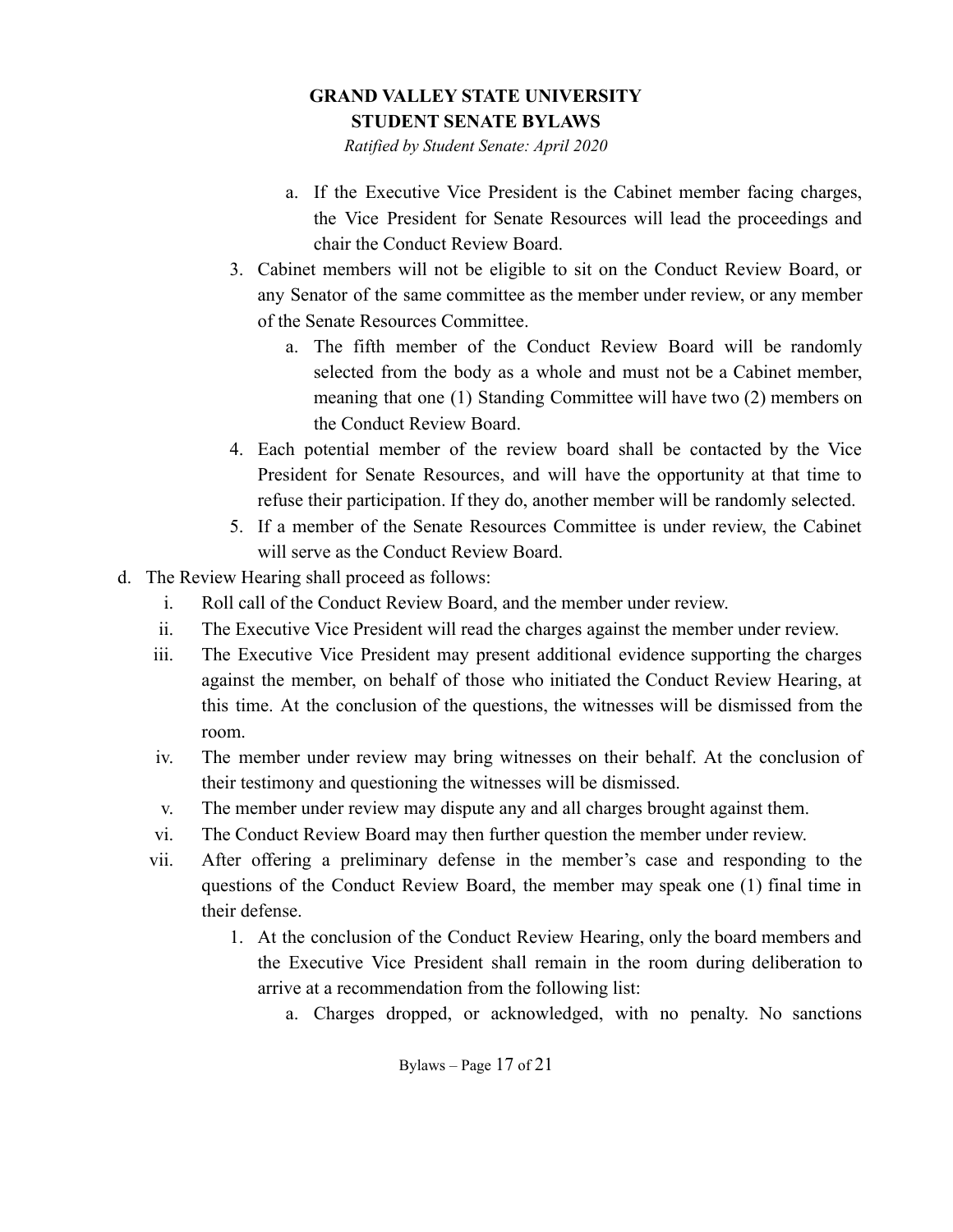*Ratified by Student Senate: April 2020*

needed.

- b. Retention with limited rights as determined by the Conduct Review Board. These sanctioned limitations will be tailored in proportion to violations, with possible sanctions including, but not limited to:
	- i. Additional office hours.
	- ii. Limitations on the number of permitted absences.
	- iii. Additional follow-up meetings with the Executive Vice President and committee Vice President.
- c. Impeachment (in the case of a Cabinet member), where the member is removed from office but is permitted to remain on the General Assembly as a Senator.
- d. Removal from Student Senate. Charges may be drawn to have a Cabinet member removed not only from the Cabinet, but from the General Assembly as well.
	- i. The Conduct Review Board reserves the right to determine the amount of time that a removed Senator is prohibited from serving on Student Senate. This includes, but is not limited to:
		- 1. Eligible to be elected or appointed after one (1) academic year.
		- 2. Eligible to be elected or appointed after one (1) semester.
		- 3. Eligible to be elected or appointed at the discretion of the Cabinet.
- viii. The Conduct Review Board will then arrive at a verdict by a simple majority  $(50\% + 1)$ vote, presenting their verdict to the Executive Vice President.
	- ix. The Executive Vice President will present the verdict and sanctions, if applicable, to the member.
	- x. If the member under review is a General Senator, their sanctions will be presented to the Cabinet to be either approved or remanded to the Conduct Review Board. If remanded, the Conduct Review Board's decision will be final.
- xi. If the member under review is a Cabinet member or a member of the Senate Resources Committee, their sanctions will be presented to the General Assembly to either be approved or remanded.

*Section XIX.03 Appeal Process*

Bylaws – Page 18 of 21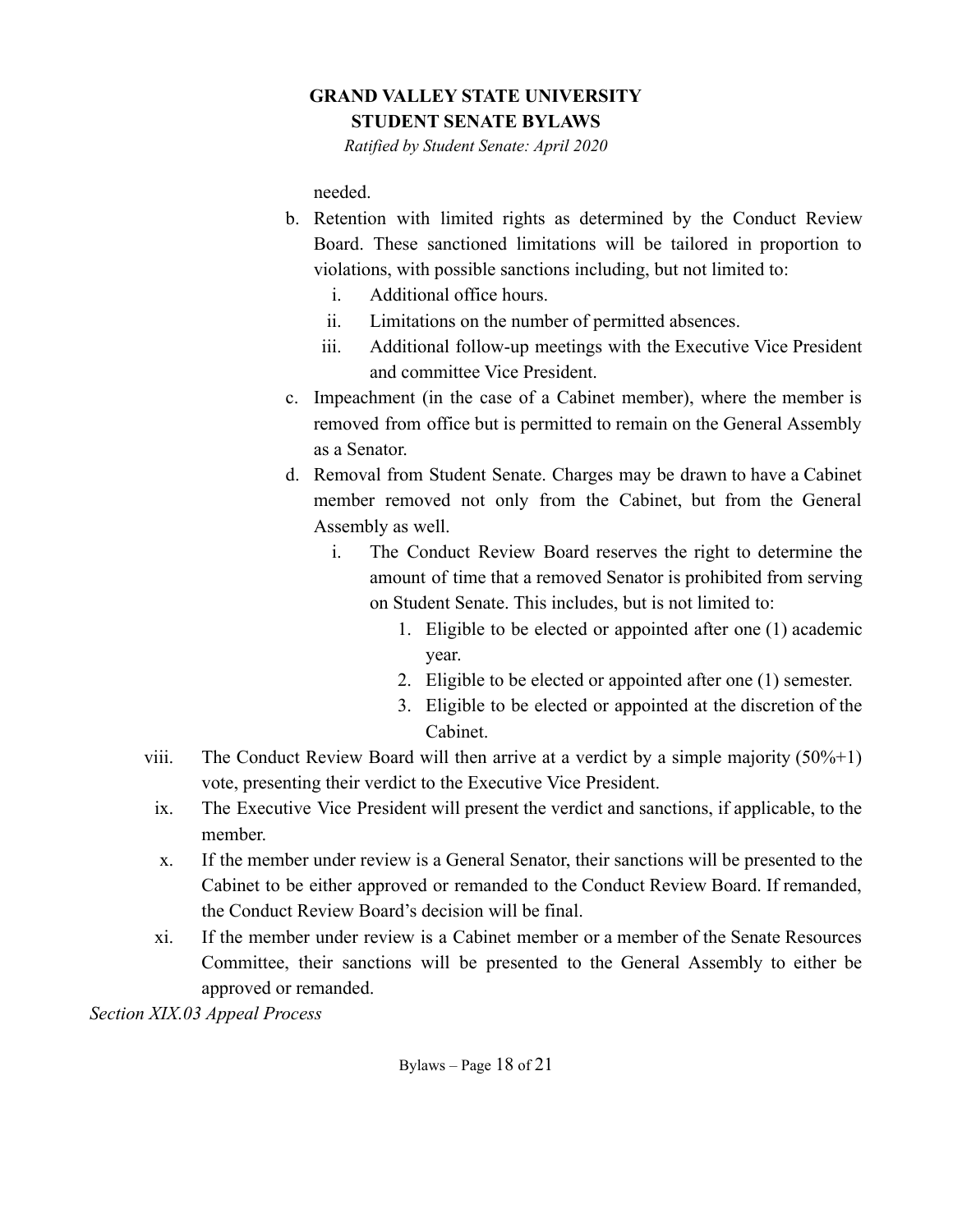*Ratified by Student Senate: April 2020*

- a. If the Senator under review wishes to appeal the decision of the Conduct Review Board, the appeal must be presented to the Cabinet within five (5) working academic days of their notification of the decision.
	- i. If a Cabinet member under review wishes to appeal the decision, the appeal process must go through General Assembly at the next meeting of the General Assembly following their notification of the decision.
- b. The Cabinet will hold a Conduct Review Hearing on behalf of the Senator, utilizing the same format as above.
- c. The Cabinet will either uphold the decision, or remand to the Conduct Review Board with new recommendations for reconsideration. If remanded, the Conduct Review Board's decision will be final.
- d. The Conduct Review Board will provide their verdict to the member within five (5) working academic days.
- e. The member under review is only allowed one appeal.

### <span id="page-18-0"></span>**Article XIX. IMPEACHMENT AND REMOVAL PROCEDURES**

*Section XIX.01 Impeachment of a Cabinet Member*

- a. All Cabinet members shall be eligible for impeachment.
- b. Impeachment Proceedings may be initiated by:
	- i. Articles of Impeachment, brought to the General Assembly, against any Cabinet member for:
		- 1. Failure to fulfill the duties of their office.
		- 2. Failure to abide by the Student Senate Constitution and Bylaws
		- 3. Committing actions unbecoming of their office.
- c. Once Articles of Impeachment are brought to the General Assembly, they require a fifty-percent plus one  $(50\% + 1)$  vote to move forward.
- d. After approval of the Articles of Impeachment, the Executive Vice President will lead the Impeachment Proceedings.
	- i. If the Executive Vice President is the Cabinet member facing charges, the Vice President for Senate Resources will lead the proceedings.
- e. The Cabinet Member facing impeachment will be referred to the Impeachment Board.
	- i. The Impeachment Board will be selected and will operate in the same capacity as the Conduct Review Board.
- f. Once the Impeachment Board has adjourned, they will arrive at a verdict by majority vote, and

Bylaws – Page 19 of 21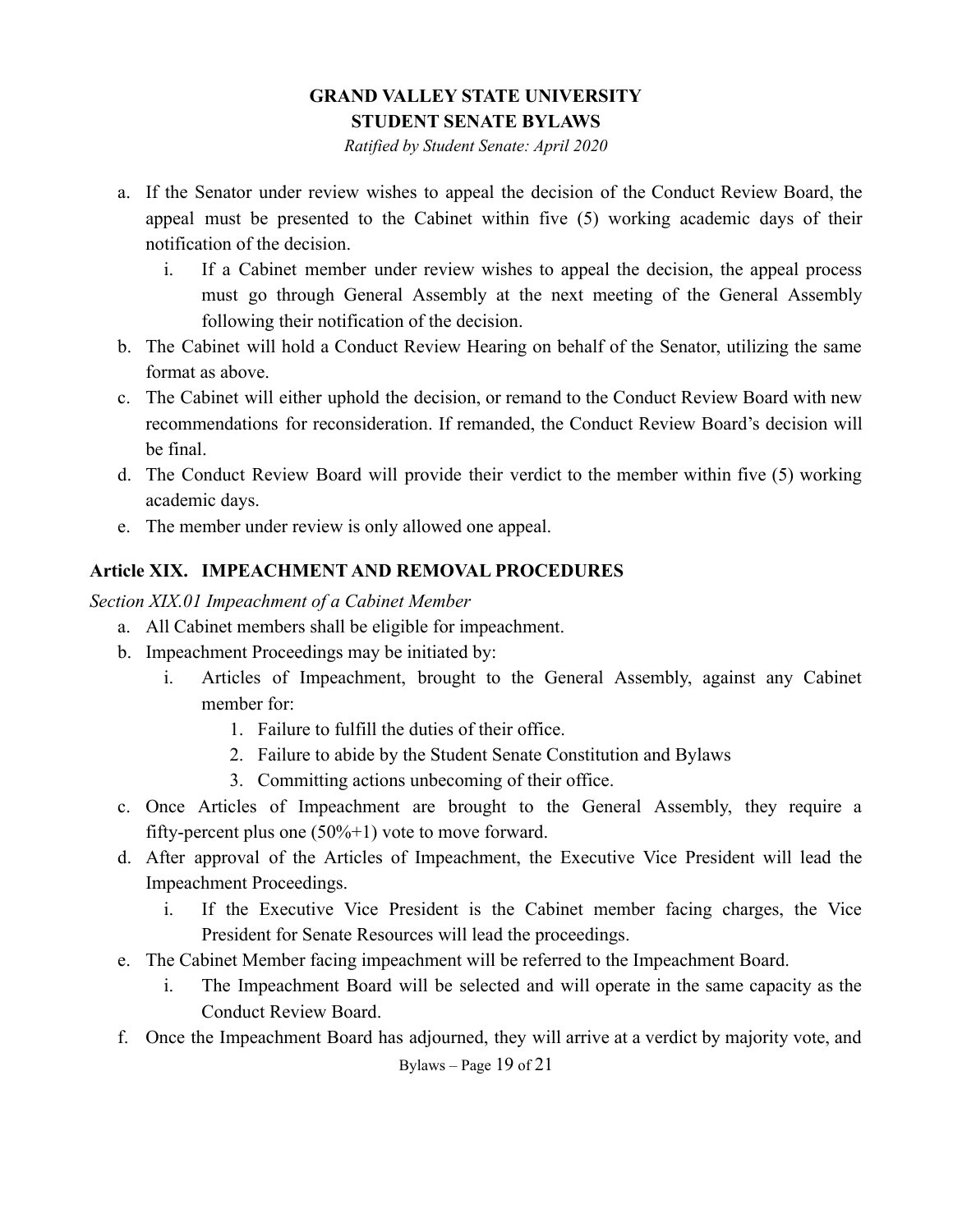*Ratified by Student Senate: April 2020*

will present their verdict to the Executive Vice President.

- i. The Impeachment Board shall decide on one (1) of the following:
	- 1. Impeachment, where the member is removed from office but is permitted to remain on the General Assembly as a Senator.
	- 2. Retention with limited rights as determined by the Impeachment Review Board. These sanctioned limitations will be tailored in proportion to violations.
	- 3. Charges dropped, or acknowledged, with no penalty. No sanctions needed.

*Section XIX.02 Removal of a Cabinet Member or a General Senator*

- g. All Cabinet members and Senators shall be eligible for removal.
	- i. Grounds for the removal of any member shall be for any of the following:
		- 1. Gross incompetence.
		- 2. Intentional neglect of their position.
		- 3. Misconduct, as defined by those calling for removal, in accordance with the Student Senate Constitution, Bylaws, and/or relevant Policies and Procedures.
	- ii. The Cabinet may vote by a fifty-percent plus one (50%+1) majority to remove a Senator for the following:
		- 1. Failure to meet the eligibility requirements set forth within the Student Senate Constitution and Bylaws.
		- 2. Absent from three (3) consecutive meetings without rationale.
	- iii. In the case that a Senator is partaking in misconduct in accordance with the above grounds for removal, the Cabinet may vote to indefinitely suspend them by a fifty-percent plus one (50%+1) vote until a Conduct Review Board may take place.
	- iv. A petition to remove a Senator or a Cabinet member requires the signatures of at least fifty-percent plus one  $(50\% + 1)$  of the General Assembly.
		- 1. A petition to remove a Senator or a Cabinet member will be checked out from the Executive Vice President and/or the Vice President for Senate Resources.
			- a. The Senator being petitioned for removal will be notified of the petition once the petition has begun circulating, and will be notified of the charges levied against them.
		- 2. The petitioning Senator will have ten (10) working academic days to receive signatures of fifty-percent plus one (50%+1) of the General Assembly.
			- a. Once the threshold has been met, the petition will be brought to the next General Assembly meeting for consideration.